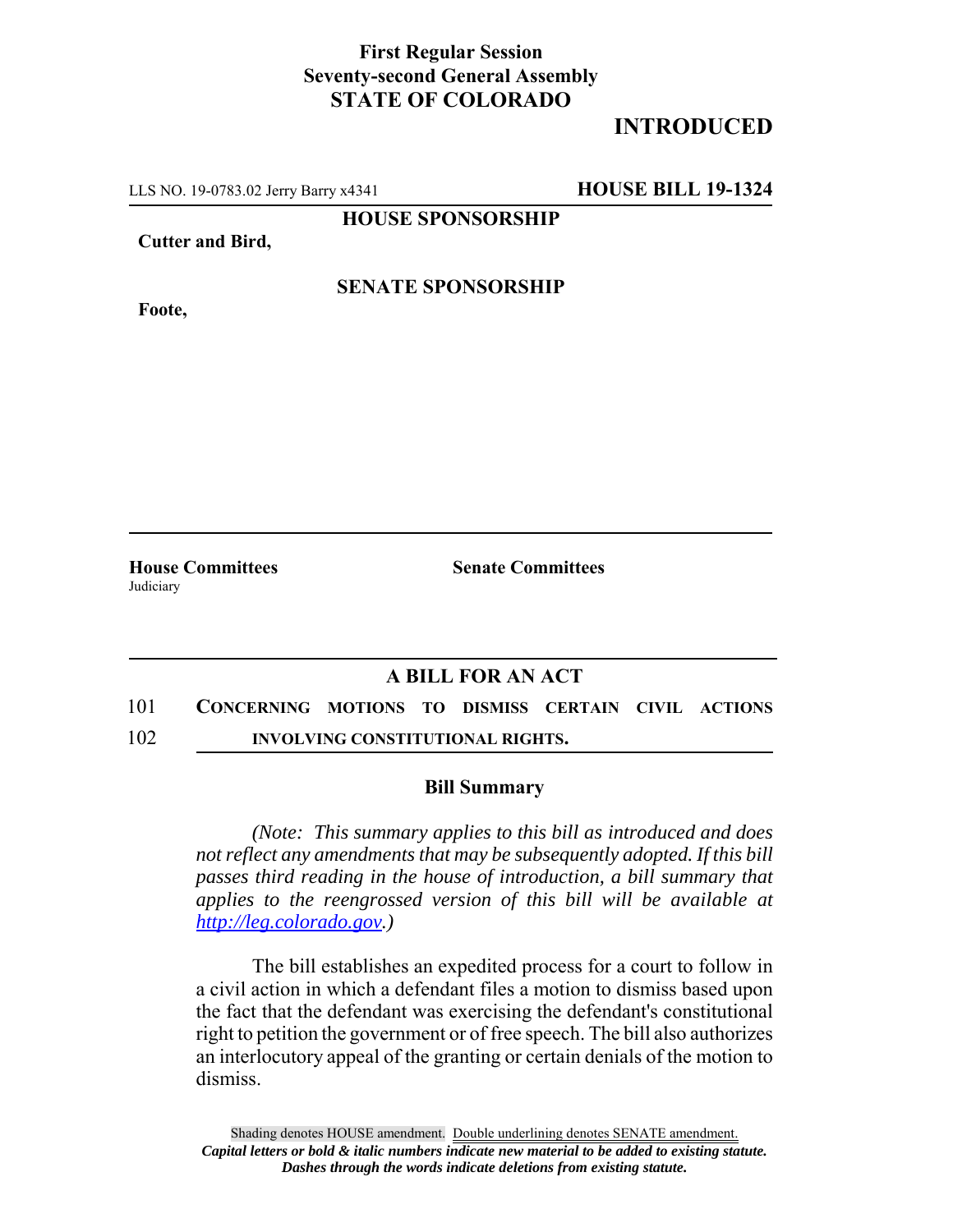*Be it enacted by the General Assembly of the State of Colorado:* **SECTION 1.** In Colorado Revised Statutes, **add** part 11 to article 20 of title 13 as follows: PART 11 ACTIONS INVOLVING THE EXERCISE OF CERTAIN CONSTITUTIONAL RIGHTS **13-20-1101. Action involving exercise of constitutional rights - motion to dismiss - appeal - legislative declaration - definitions.** (1) (a) THE GENERAL ASSEMBLY FINDS AND DECLARES THAT IT IS IN THE PUBLIC INTEREST TO ENCOURAGE CONTINUED PARTICIPATION IN MATTERS OF PUBLIC SIGNIFICANCE AND THAT THIS PARTICIPATION SHOULD NOT BE CHILLED THROUGH ABUSE OF THE JUDICIAL PROCESS. (b) THE GENERAL ASSEMBLY FINDS THAT THE PURPOSE OF THIS PART 11 IS TO ENCOURAGE AND SAFEGUARD THE CONSTITUTIONAL RIGHTS OF PERSONS TO PETITION, SPEAK FREELY, ASSOCIATE FREELY, AND OTHERWISE PARTICIPATE IN GOVERNMENT TO THE MAXIMUM EXTENT PERMITTED BY LAW AND, AT THE SAME TIME, TO PROTECT THE RIGHTS OF PERSONS TO FILE MERITORIOUS LAWSUITS FOR DEMONSTRABLE INJURY. (2) AS USED IN THIS SECTION, UNLESS THE CONTEXT OTHERWISE REQUIRES: (a) "ACT IN FURTHERANCE OF A PERSON'S RIGHT OF PETITION OR FREE SPEECH UNDER THE UNITED STATES CONSTITUTION OR THE STATE CONSTITUTION IN CONNECTION WITH A PUBLIC ISSUE" INCLUDES: (I) ANY WRITTEN OR ORAL STATEMENT OR WRITING MADE BEFORE A LEGISLATIVE, EXECUTIVE, OR JUDICIAL PROCEEDING OR ANY OTHER OFFICIAL PROCEEDING AUTHORIZED BY LAW;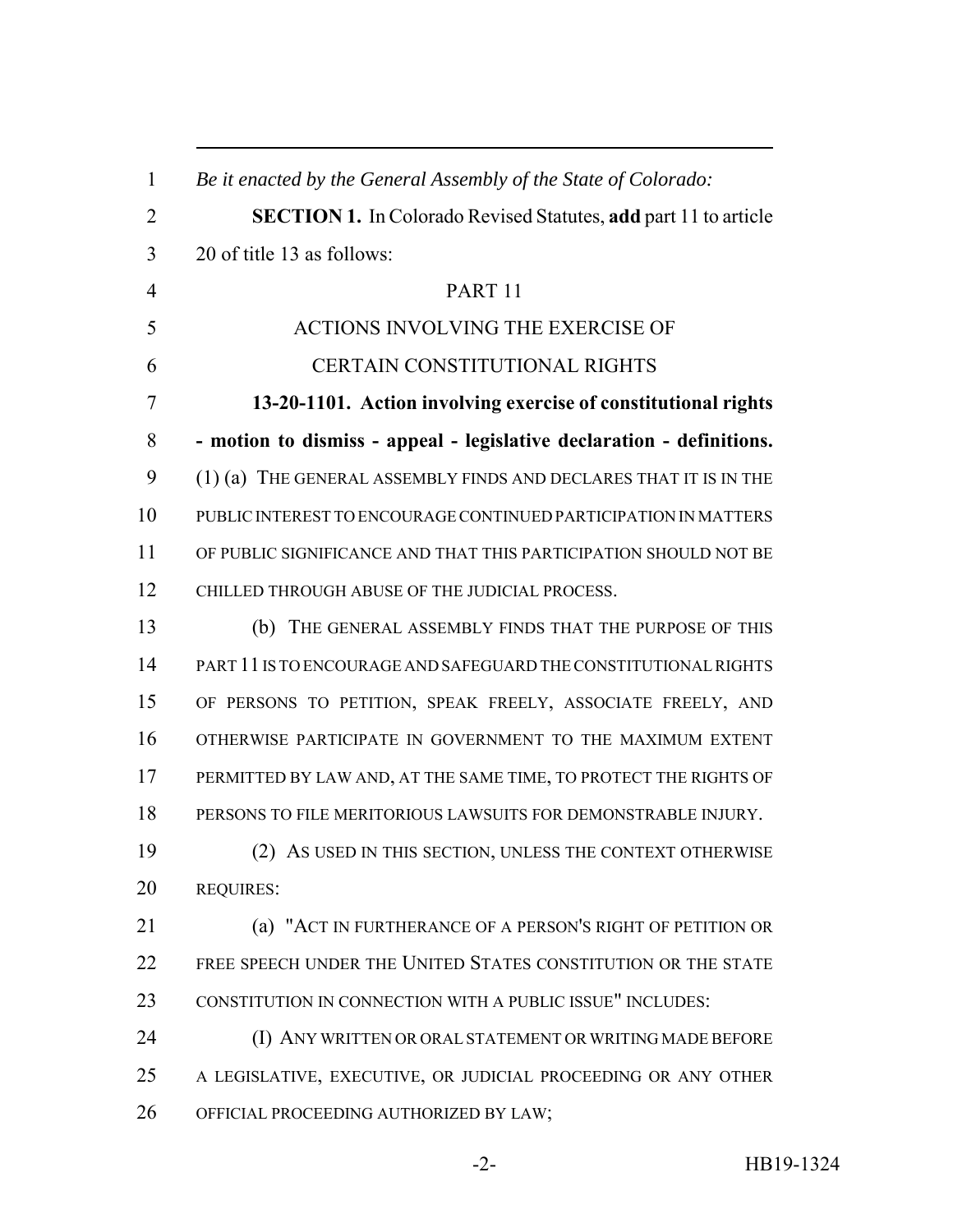(II) ANY WRITTEN OR ORAL STATEMENT OR WRITING MADE IN CONNECTION WITH AN ISSUE UNDER CONSIDERATION OR REVIEW BY A LEGISLATIVE, EXECUTIVE, OR JUDICIAL BODY OR ANY OTHER OFFICIAL PROCEEDING AUTHORIZED BY LAW;

 (III) ANY WRITTEN OR ORAL STATEMENT OR WRITING MADE IN A PLACE OPEN TO THE PUBLIC OR A PUBLIC FORUM IN CONNECTION WITH AN ISSUE OF PUBLIC INTEREST; OR

8 (IV) ANY OTHER CONDUCT OR COMMUNICATION IN FURTHERANCE OF THE EXERCISE OF THE CONSTITUTIONAL RIGHT OF PETITION OR THE CONSTITUTIONAL RIGHT OF FREE SPEECH IN CONNECTION WITH A PUBLIC 11 ISSUE OR AN ISSUE OF PUBLIC INTEREST.

 (b) "COMPLAINT" INCLUDES A CROSS-COMPLAINT OR A PETITION. (c) "DEFENDANT" INCLUDES A CROSS-DEFENDANT OR A RESPONDENT.

 (d) "PLAINTIFF" INCLUDES ACROSS-COMPLAINANT OR PETITIONER. (3) (a) A CAUSE OF ACTION AGAINST A PERSON ARISING FROM ANY 17 ACT OF THAT PERSON IN FURTHERANCE OF THE PERSON'S RIGHT OF PETITION OR FREE SPEECH UNDER THE UNITED STATES CONSTITUTION OR THE STATE CONSTITUTION IN CONNECTION WITH A PUBLIC ISSUE IS SUBJECT TO A SPECIAL MOTION TO DISMISS UNLESS THE COURT DETERMINES THAT THE PLAINTIFF HAS ESTABLISHED THAT THERE IS A REASONABLE 22 LIKELIHOOD THAT THE PLAINTIFF WILL PREVAIL ON THE CLAIM.

 (b) IN MAKING ITS DETERMINATION, THE COURT SHALL CONSIDER THE PLEADINGS AND SUPPORTING AND OPPOSING AFFIDAVITS STATING THE FACTS UPON WHICH THE LIABILITY OR DEFENSE IS BASED.

 (c) IF THE COURT DETERMINES THAT THE PLAINTIFF HAS ESTABLISHED A REASONABLE LIKELIHOOD THAT THE PLAINTIFF WILL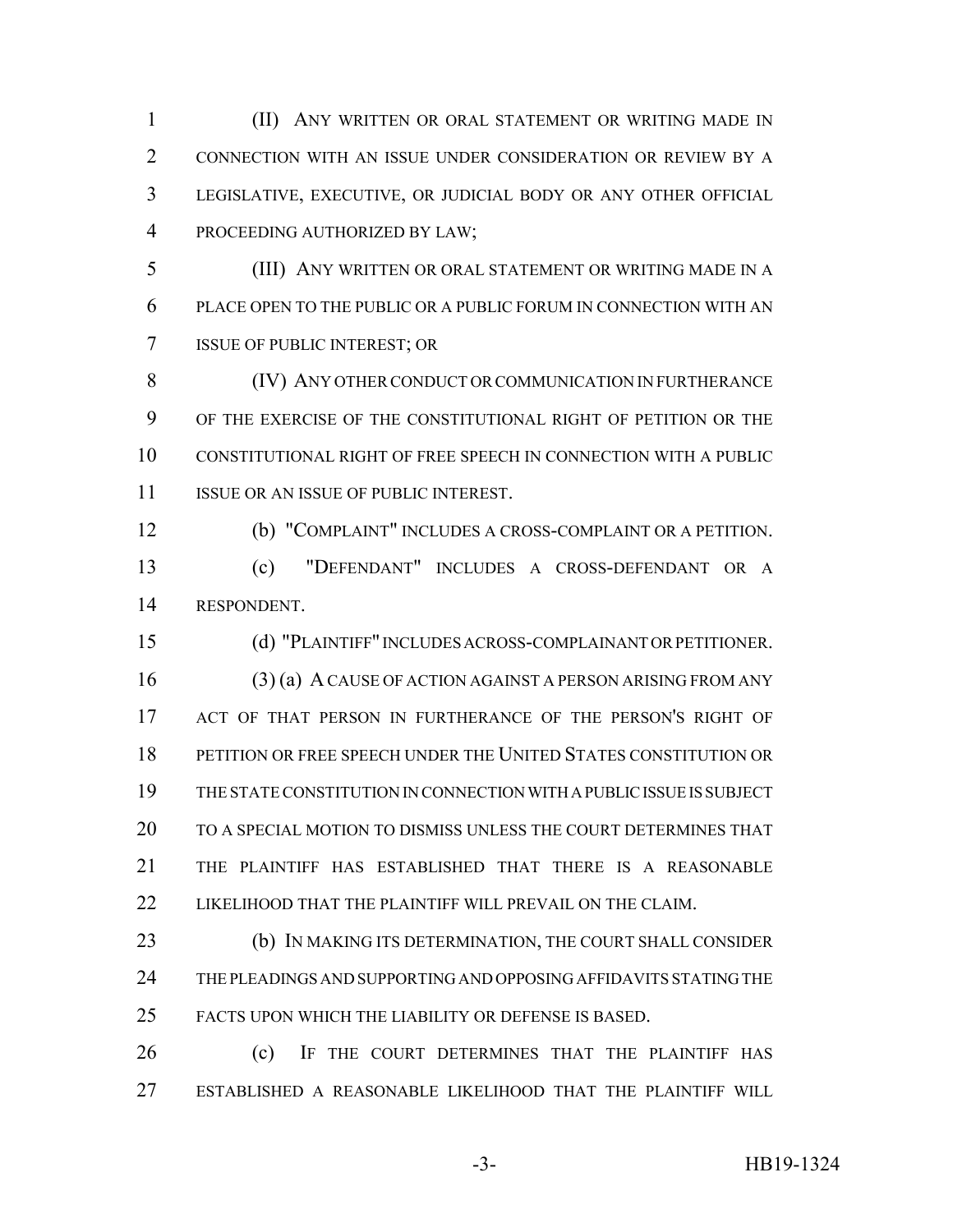PREVAIL ON THE CLAIM, NEITHER THAT DETERMINATION NOR THE FACT OF THAT DETERMINATION IS ADMISSIBLE IN EVIDENCE AT ANY LATER STAGE OF THE CASE OR IN ANY SUBSEQUENT PROCEEDING, AND NO BURDEN OF PROOF OR DEGREE OF PROOF OTHERWISE APPLICABLE IS AFFECTED BY THAT DETERMINATION IN ANY LATER STAGE OF THE CASE OR IN ANY SUBSEQUENT PROCEEDING.

 (4) (a) EXCEPT AS PROVIDED IN SUBSECTION (4)(b) OF THIS SECTION, IN ANY ACTION SUBJECT TO SUBSECTION (3) OF THIS SECTION, A PREVAILING DEFENDANT ON A SPECIAL MOTION TO DISMISS IS ENTITLED TO RECOVER THE DEFENDANT'S ATTORNEY FEES AND COSTS. IF THE COURT FINDS THAT A SPECIAL MOTION TO DISMISS IS FRIVOLOUS OR IS SOLELY INTENDED TO CAUSE UNNECESSARY DELAY, PURSUANT TO PART 1 OF 13 ARTICLE 17 OF THIS TITLE 13, THE COURT SHALL AWARD COSTS AND REASONABLE ATTORNEY FEES TO A PLAINTIFF PREVAILING ON THE MOTION.

 (b) A DEFENDANT WHO PREVAILS ON A SPECIAL MOTION TO 16 DISMISS IN AN ACTION SUBJECT TO SUBSECTION (4)(a) OF THIS SECTION IS 17 NOT ENTITLED TO ATTORNEY FEES AND COSTS IF THAT CAUSE OF ACTION IS BROUGHT PURSUANT TO PART 4 OF ARTICLE 6 OF TITLE 24 OR THE "COLORADO OPEN RECORDS ACT", PART 2 OF ARTICLE 72 OF TITLE 24; EXCEPT THAT NOTHING IN THIS SUBSECTION (4)(b) PREVENTS A PREVAILING DEFENDANT FROM RECOVERING ATTORNEY FEES AND COSTS PURSUANT TO SECTION 24-6-402 (9)(b) OR 24-72-204.

 (5) THE SPECIAL MOTION MUST BE FILED WITHIN SIXTY-THREE DAYS AFTER THE SERVICE OF THE COMPLAINT OR, IN THE COURT'S DISCRETION, AT ANY LATER TIME UPON TERMS IT DEEMS PROPER. THE MOTION MUST BE SCHEDULED FOR A HEARING NOT MORE THAN TWENTY-EIGHT DAYS AFTER THE SERVICE OF THE MOTION UNLESS THE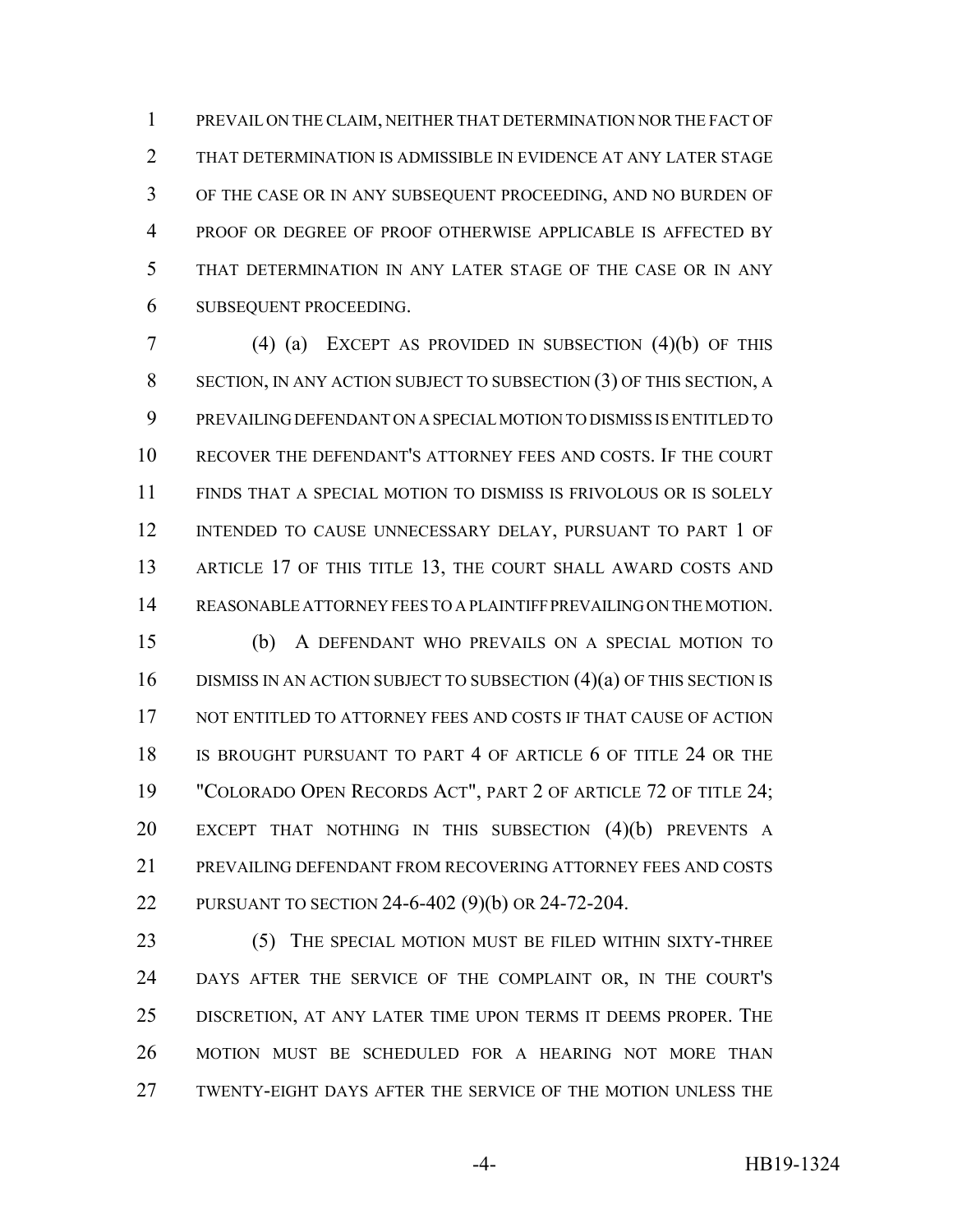1 DOCKET CONDITIONS OF THE COURT REQUIRE A LATER HEARING.

 (6) ALL DISCOVERY PROCEEDINGS IN THE ACTION ARE STAYED UPON THE FILING OF A NOTICE OF MOTION MADE PURSUANT TO THIS SECTION. THE STAY OF DISCOVERY REMAINS IN EFFECT UNTIL NOTICE OF ENTRY OF THE ORDER RULING ON THE MOTION. THE COURT, ON NOTICED MOTION AND FOR GOOD CAUSE SHOWN, MAY ORDER THAT SPECIFIED DISCOVERY BE CONDUCTED NOTWITHSTANDING THIS SUBSECTION (6).

 (7) EXCEPT AS PROVIDED IN SUBSECTION (9) OF THIS SECTION, AN ORDER GRANTING OR DENYING A SPECIAL MOTION TO DISMISS IS APPEALABLE TO THE COLORADO COURT OF APPEALS PURSUANT TO SECTION 13-4-102.2.

(8) (a) THIS SECTION DOES NOT APPLY TO:

 (I) AN ACTION BROUGHT BY OR ON BEHALF OF THE STATE OR ANY SUBDIVISION OF THE STATE ENFORCING A LAW OR RULE OR SEEKING TO PROTECT AGAINST AN IMMINENT THREAT TO HEALTH OR PUBLIC SAFETY; (II) ANY ACTION BROUGHT SOLELY IN THE PUBLIC INTEREST OR ON BEHALF OF THE GENERAL PUBLIC IF ALL OF THE FOLLOWING CONDITIONS EXIST:

 (A) THE PLAINTIFF DOES NOT SEEK ANY RELIEF GREATER THAN OR DIFFERENT FROM THE RELIEF SOUGHT FOR THE GENERAL PUBLIC OR A CLASS OF WHICH THE PLAINTIFF IS A MEMBER. A CLAIM FOR ATTORNEY FEES, COSTS, OR PENALTIES DOES NOT CONSTITUTE GREATER OR DIFFERENT 23 RELIEF FOR PURPOSES OF THIS SUBSECTION  $(8)(a)(II)(A)$ .

 (B) THE ACTION, IF SUCCESSFUL, WOULD ENFORCE AN IMPORTANT RIGHT AFFECTING THE PUBLIC INTEREST AND WOULD CONFER A SIGNIFICANT BENEFIT, WHETHER PECUNIARY OR NONPECUNIARY, ON THE GENERAL PUBLIC OR A LARGE CLASS OF PERSONS; AND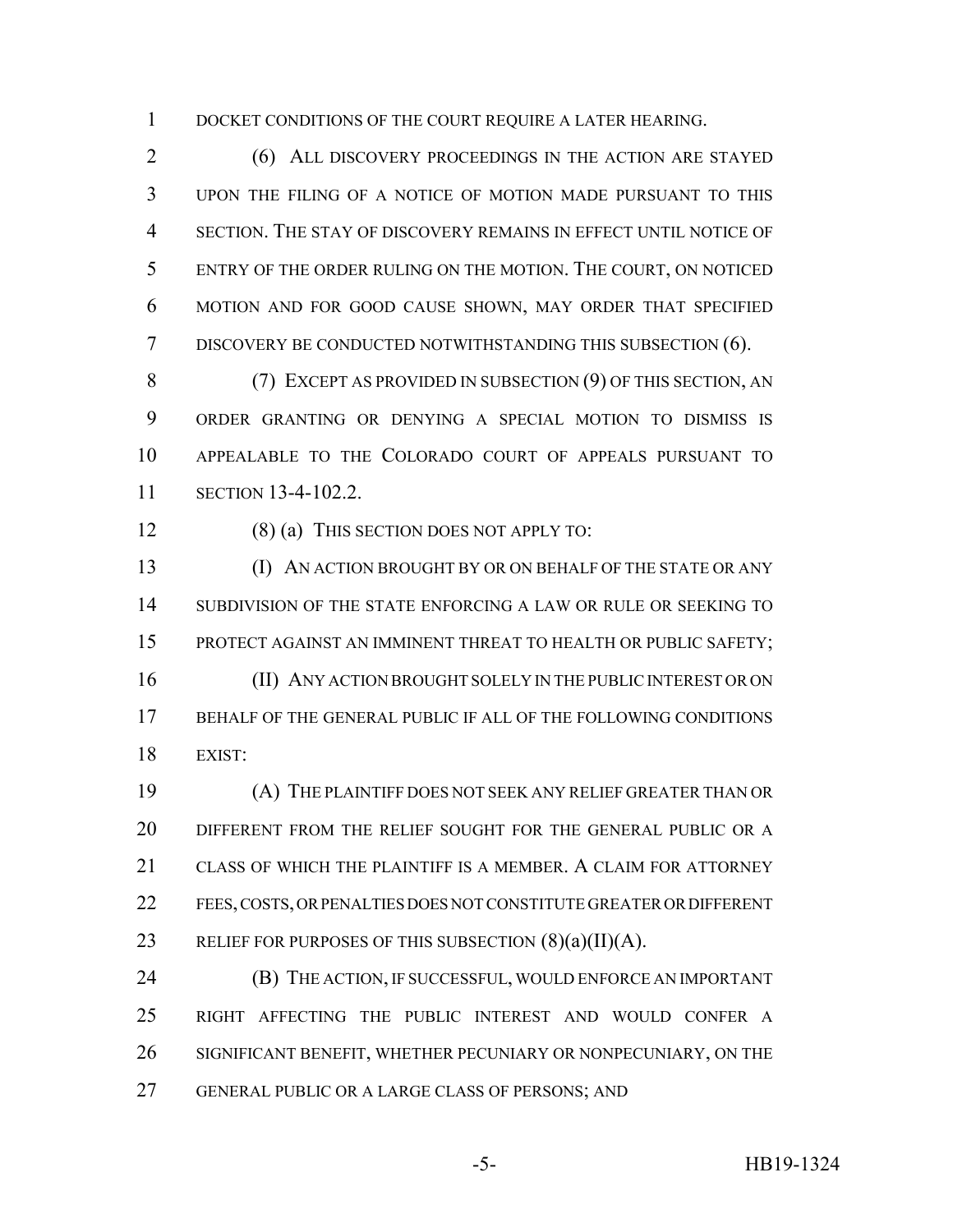(C) PRIVATE ENFORCEMENT IS NECESSARY AND PLACES A DISPROPORTIONATE FINANCIAL BURDEN ON THE PLAINTIFF IN RELATION TO THE PLAINTIFF'S STAKE IN THE MATTER; OR

 (III) ANY CAUSE OF ACTION BROUGHT AGAINST A PERSON PRIMARILY ENGAGED IN THE BUSINESS OF SELLING OR LEASING GOODS OR SERVICES, INCLUDING BUT NOT LIMITED TO INSURANCE, SECURITIES, OR FINANCIAL INSTRUMENTS, ARISING FROM ANY STATEMENT OR CONDUCT BY THAT PERSON IF BOTH OF THE FOLLOWING CONDITIONS EXIST:

 (A) THE STATEMENT OR CONDUCT CONSISTS OF REPRESENTATIONS OF FACT ABOUT THAT PERSON'S OR A BUSINESS COMPETITOR'S BUSINESS OPERATIONS, GOODS, OR SERVICES THAT ARE MADE FOR THE PURPOSE OF OBTAINING APPROVAL FOR, PROMOTING, OR SECURING SALES OR LEASES OF, OR COMMERCIAL TRANSACTIONS IN, THE PERSON'S GOODS OR SERVICES, OR THE STATEMENT OR CONDUCT WAS MADE IN THE COURSE OF DELIVERING THE PERSON'S GOODS OR SERVICES; AND

 (B) THE INTENDED AUDIENCE IS AN ACTUAL OR POTENTIAL BUYER OR CUSTOMER, OR A PERSON LIKELY TO REPEAT THE STATEMENT TO, OR OTHERWISE INFLUENCE, AN ACTUAL OR POTENTIAL BUYER OR CUSTOMER, OR THE STATEMENT OR CONDUCT AROSE OUT OF OR WITHIN THE CONTEXT OF A REGULATORY APPROVAL PROCESS, PROCEEDING, OR INVESTIGATION, EXCEPT WHEN THE STATEMENT OR CONDUCT WAS MADE BY A TELEPHONE 22 CORPORATION IN THE COURSE OF A PROCEEDING BEFORE THE PUBLIC UTILITIES COMMISSION AND IS THE SUBJECT OF A LAWSUIT BROUGHT BY A COMPETITOR, NOTWITHSTANDING THAT THE CONDUCT OR STATEMENT CONCERNS AN IMPORTANT PUBLIC ISSUE.

26 (b) SUBSECTIONS  $(8)(a)(II)$  AND  $(8)(a)(III)$  OF THIS SECTION DO 27 NOT APPLY TO ANY OF THE FOLLOWING: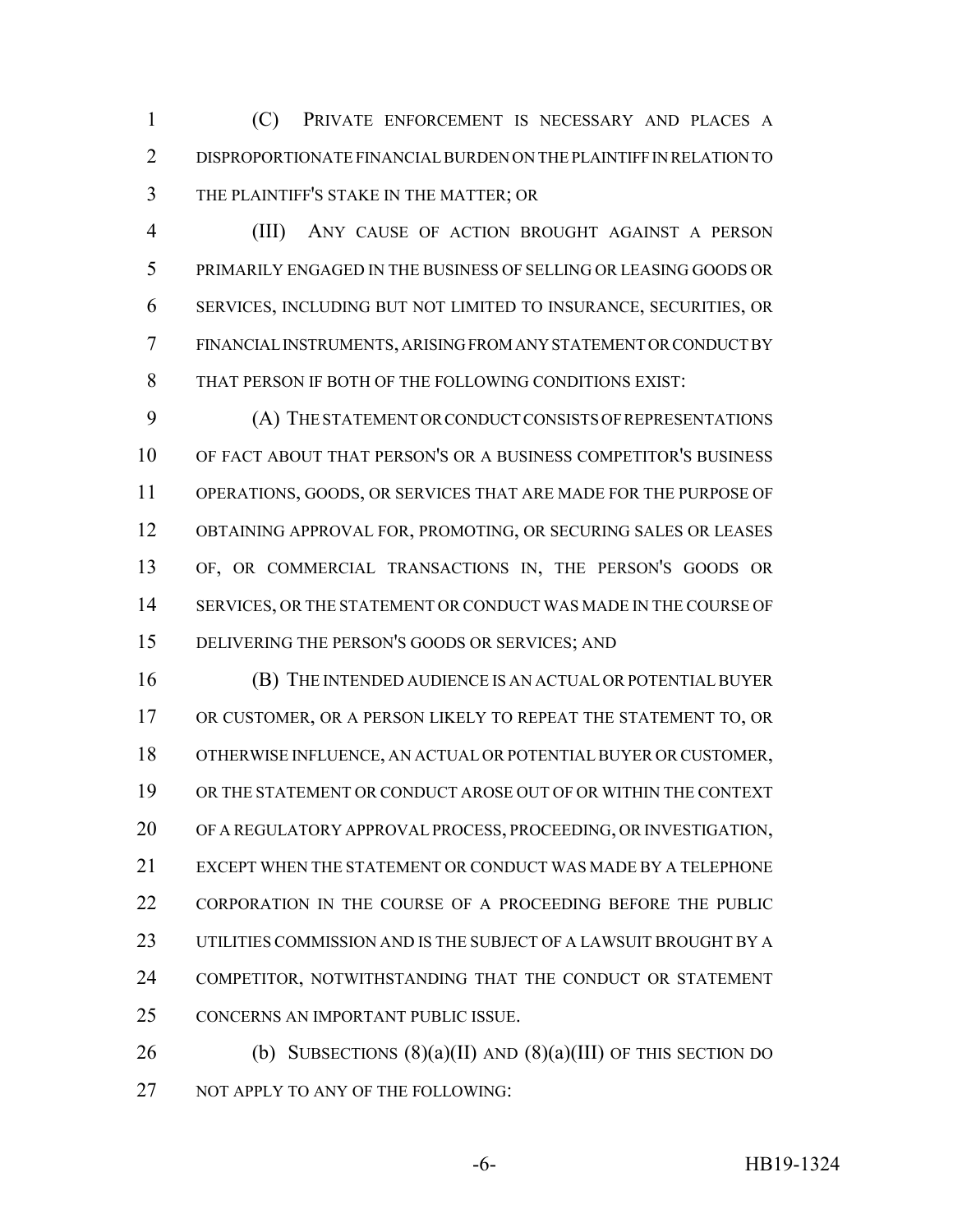(I) ANY PUBLISHER, EDITOR, REPORTER, OR OTHER PERSON CONNECTED WITH OR EMPLOYED BY A NEWSPAPER, MAGAZINE, OR OTHER PERIODICAL PUBLICATION, OR BY A PRESS ASSOCIATION OR WIRE SERVICE, OR ANY PERSON WHO HAS BEEN SO CONNECTED OR EMPLOYED; OR A RADIO OR TELEVISION NEWS REPORTER OR OTHER PERSON CONNECTED WITH OR EMPLOYED BY A RADIO OR TELEVISION STATION, OR ANY PERSON WHO HAS BEEN SO CONNECTED OR EMPLOYED; OR ANY PERSON ENGAGED IN THE DISSEMINATION OF IDEAS OR EXPRESSION IN ANY BOOK OR ACADEMIC JOURNAL WHILE ENGAGED IN THE GATHERING, RECEIVING, OR PROCESSING OF INFORMATION FOR COMMUNICATION TO THE PUBLIC; OR

 (II) ANY ACTION AGAINST ANY PERSON OR ENTITY BASED UPON THE CREATION, DISSEMINATION, EXHIBITION, ADVERTISEMENT, OR OTHER SIMILAR PROMOTION OF ANY DRAMATIC, LITERARY, MUSICAL, POLITICAL, OR ARTISTIC WORK, INCLUDING BUT NOT LIMITED TO A MOTION PICTURE, TELEVISION PROGRAM, OR AN ARTICLE PUBLISHED IN A NEWSPAPER OR MAGAZINE OF GENERAL CIRCULATION.

 (9) IF ANY TRIAL COURT DENIES A SPECIAL MOTION TO DISMISS ON THE GROUNDS THAT THE ACTION OR CAUSE OF ACTION IS EXEMPT PURSUANT TO SUBSECTION (8) OF THIS SECTION, THE APPEAL PROVISIONS 20 IN SUBSECTION (7) OF THIS SECTION DO NOT APPLY.

 **SECTION 2.** In Colorado Revised Statutes, **add** 13-4-102.2 as follows:

 **13-4-102.2. Interlocutory appeals of motions to dismiss actions involving constitutional rights.** THE COURT OF APPEALS HAS INITIAL JURISDICTION OVER APPEALS FROM MOTIONS TO DISMISS ACTIONS INVOLVING CONSTITUTIONAL RIGHTS PURSUANT TO SECTION 13-20-1101. **SECTION 3. Effective date - applicability.** This act takes effect